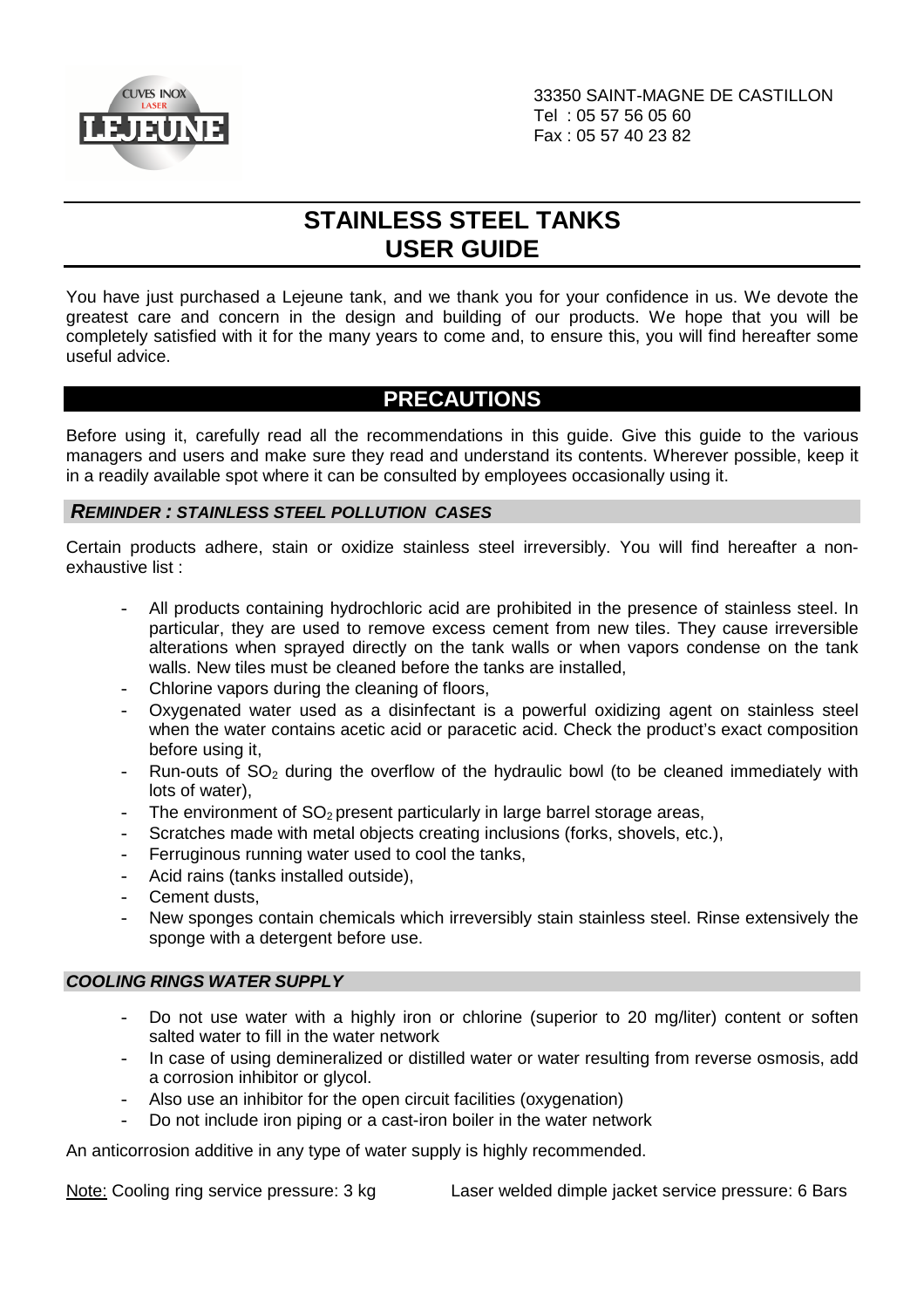## **TANKS GROUND FAULT PROTECTION**

The tanks should be provided a ground fault protection for the employee's security and so as to avoid any electrolytic corrosion phenomenon.

#### **TANK SERVICE PRESSURE**

The allowable tank pressure range is from  $-5$  mbars to  $+50$  mbars. That is, they must not under any circumstances be sealed, emptied or filled up. They are sold with a safety valve located on the plug tap, allowing the interior/exterior pressures to be equilibrated during the fermentation. It must not be replaced under any circumstances by a solid plug or by another object (tennis ball, paper sheet, etc.).

#### **ADIVCE ON HOW NOT TO PRESSURIZE NOR DEPRESSURIZE THE TANK**

Before emptying or filling the tank, be sure to open the upper trap door to allow air to enter or exit.

To preserve a ″full tank″ wine, we recommend using a hydraulic or aseptic plug. They allow absorbing the variations in volume due to temperature changes and guaranty the security on pressure and depression phases.

If the tanks are ″scavenged by nitrogen″, the original safety valve must be replaced by another safety valve guaranteeing the tank's tightness under the inerting pressure (approximately 20 mbars). It also protects the tank from the risks of pressurization and depressurization.

### **ADVICE ON HOW TO USE** ″**SHUTTER**″ **FILTERS**

When you fill the tank during the wine harvesting season, do not connect the pump directly to the valve protected by the filter (decant valve on bottom of the cylindrical body), because it may cause a very rapid clogging along with an uncontrolled depressurization, resulting in a degradation of the filter and the tank wall. In fact, a too rapid drawing off will not leave enough time for the unfermented wine to drain into the mass.

As a result, make your initial fillings by using a container without completely opening the valve because even if this container readily ″feeds″, too great a flow will accelerate clogging and will require frequent "discharges" on the filter. By opening the ″taster″ (provided the taster and the filter are connected), the extent of the interior depressurization can be estimated.

If you do not want to "air" the unfermented wine, prevent a ″pressure drop″ effect by feeding the container with the bottom valve or by adding an elbow extension valve and, if necessary, cover the container.

P.S. : Our rotary sprayers contribute to degassing. You should estimate this phenomenon and take it into consideration in the control of the fermentation process.

## **INITIAL USAGE**

Before using the tank for the first time, you have to perform the customary cleaning and disinfecting operations.

These operations allow eliminating dusts and contaminations which may have been deposited during transport and installation. They will guarantee you optimum hygienic conditions.

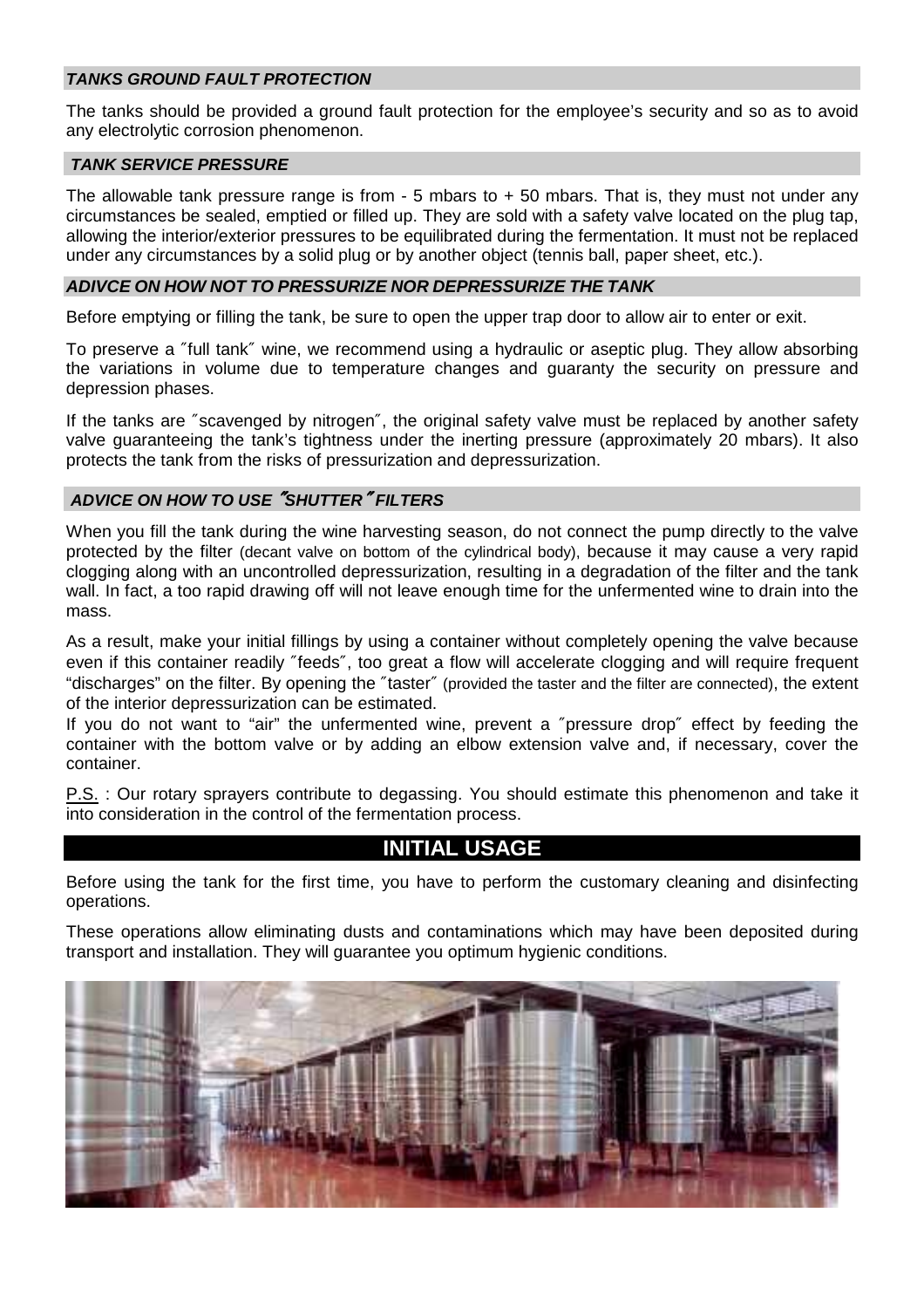## **ANNUAL SERVICING OF THE ACCESSORIES**

#### **Door**

All parts subject to wear, and in particular gudgeon and handwheel threadings, must be regularly checked, cleaned and lubricated. If necessary, replace worn parts.

The seals must also be inspected whenever the door is opened and changed every 2 to 3 years. The seal must be stored in an area sheltered from light and must not be suspended. Never leave the doors closed and sealed when your tanks are empty (risk of seal seizing on the frame).



### **Taster**

Remove the piston (loosen the screw under the taster and unscrew the piston). Remove deposits from seal path and check it for condition.

#### **Ball valve**

Remove the front flange, clean deposits from ball and teflon packings (if they are scratched, replace them). Reinstall the valve after lightly lubricating the ball with food grease. Do not mix parts with those of another valve because they are "paired" in the factory.



## **Butterfly valve**

Clean once a year with a little brush the axis and

slightly grease the joint.

### **Dipstick valve**

Remove the spout and piston. Clean deposits from seal paths and check them for condition.





#### **Decanter**

Check the seal for condition. To improve the seal lifetime of a tank stored outdoors, remove the seal when the tank is empty and store it in an area sheltered from light.

#### **Pump unit of a compressed air floating cap**

When the tank is new and after a few uses retighten the 2 hose clamps. Dismount the pump and lubricate the piston. Loosen the flywheel and check the seal for condition. Replace worn parts. Tight up without forcing so as to ensure a perfect sealing. If you over-tight, the teflon pastille will deteriorate faster.

#### **Air chamber**

Check for condition. It will deteroriate over time and can become porous. If necessary, replace it. The inflating pressure must be adjusted so that the air chamber takes up the wall / floater play.